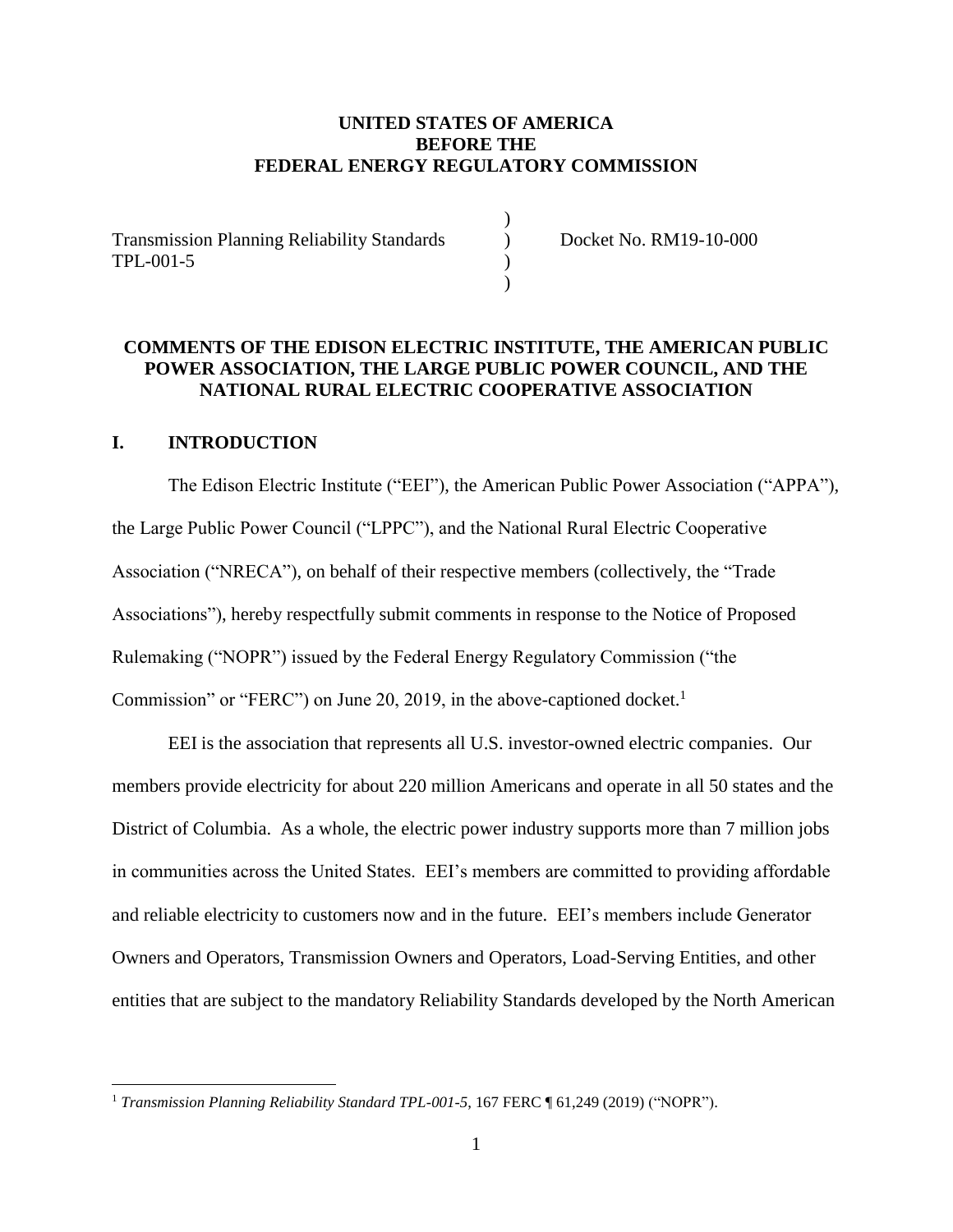Electric Reliability Corporation ("NERC") and enforced by NERC, the Regional Entities, and the Commission. Accordingly, EEI members are directly affected by the NOPR.

APPA is the national service organization representing the interests of the nation's 2,000 not-for-profit, community-owned electric utilities. Public power utilities account for 15percent of all sales of electric energy (kilowatt-hours) to ultimate customers and collectively serve over 49 million people in every state except Hawaii. Approximately 261 public power utilities are registered entities subject to compliance with NERC mandatory reliability standards.

LPPC is an association of the 27 largest state-owned and municipal utilities in the nation and represents the larger, asset-owning members of the public power sector. Eight LPPC members are also members of APPA and own approximately 90percent of the transmission assets owned by non-federal public power entities.

NRECA is the national trade association representing nearly 900 local electric cooperatives operating in 48 states. America's electric cooperatives power over 20 million businesses, homes, schools, and farms across 56 percent of the nation's landmass and serve one in eight (42 million) consumers. NRECA's member cooperatives include 62 generation and transmission ("G&T") cooperatives and 831 distribution cooperatives. The G&T cooperatives generate and transmit power to distribution cooperatives that provide it to the end-of-the-line coop consumer-members. Collectively, G&T cooperatives provide power to nearly 80 percent of the nation's distribution cooperatives. The remaining distribution cooperatives receive power from other generation sources within the electric sector. Both distribution and G&T cooperatives share an obligation to serve their members by providing safe, reliable, and affordable electric service. NRECA's member cooperatives include cooperatives that are registered entities with

2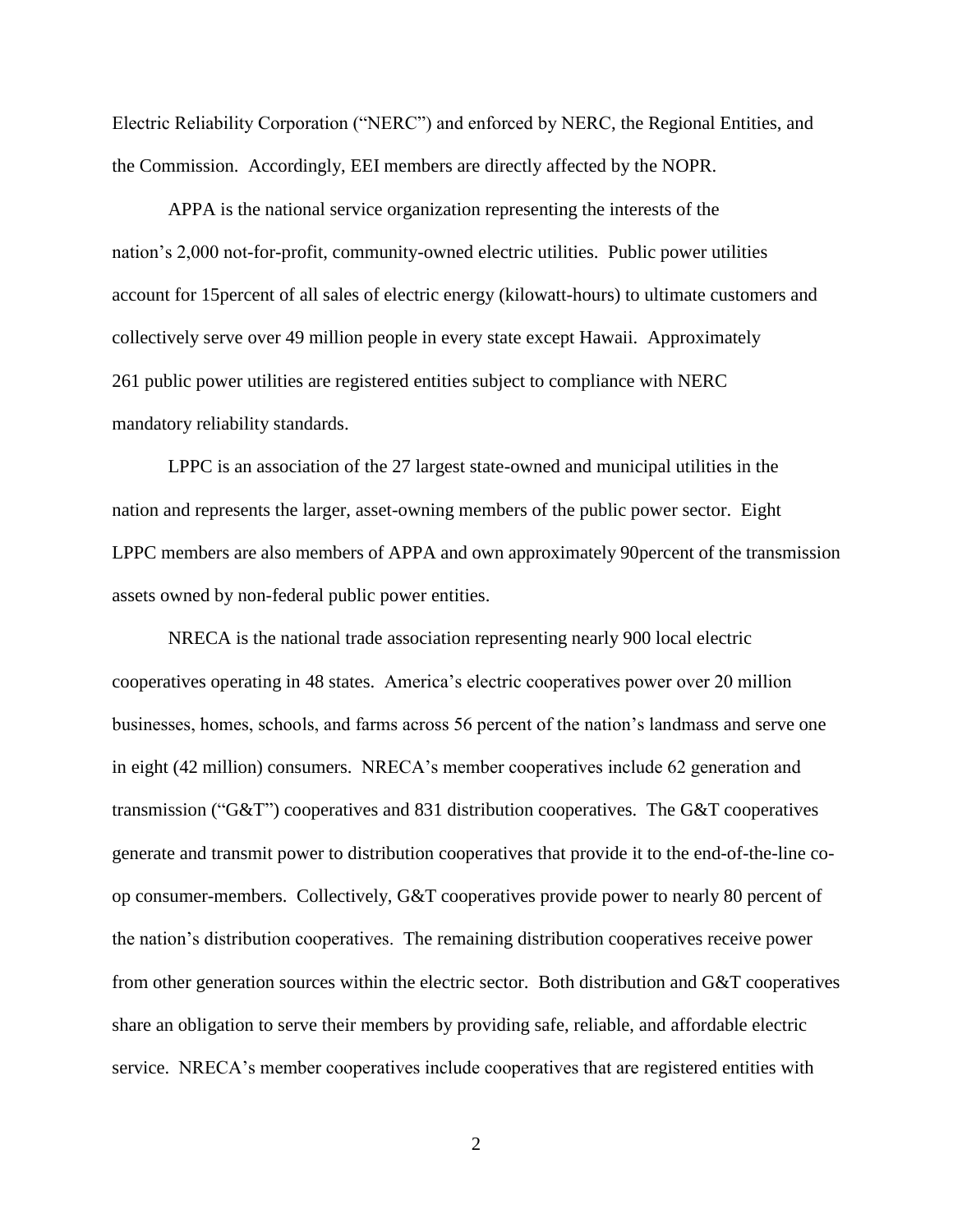compliance obligations under Reliability Standards established by NERC. Therefore, the outcome of this proceeding may affect NRECA's member cooperatives and their consumermembers.

The Trade Associations support approval of TPL-001-5 without additional modifications. Reliability Standard TPL-001-5, as proposed, addresses all Commission concerns and directives in Order Nos. 754 and 786. In Order No. 754, the Commission directed NERC to study the Commission's concern related to "the non-operation of non-redundant primary protection systems."<sup>2</sup> In Order No. 786, the Commission directed NERC to address planned maintenance outages and stability analysis for spare equipment strategy.<sup>3</sup> Proposed TPL-001-5 accomplishes these objectives.

The Trade Associations do not support the Commission's proposal to direct NERC to modify TPL-001-5 to require corrective action plans ("CAPs") for protection system single points of failure in combination with a three-phase fault if the planning studies indicate potential cascading. The proposed Reliability Standard provides targeted protections based on the level of risk posed without imposing unnecessary CAPs in circumstances in which such changes will yield few reliability benefits.

#### **II. COMMENTS**

In Order No. 786, the Commission directed NERC to modify TPL-001-4, Transmission System Planning Performance Requirements, to address concerns regarding studies of known outages of less than six months duration.<sup>4</sup> On December 7, 2018, in response to Order No. 786,

<sup>&</sup>lt;sup>2</sup> Interpretation of Transmission Planning Reliability Standard, 136 FERC ¶ 61,186, at P 19 (2011) ("Order No. 754").

<sup>3</sup> *Transmission Planning Reliability Standards*, 145 FERC ¶ 61,051, at P 40 (2013) ("Order No. 786").

<sup>4</sup> *Id.* at P 40.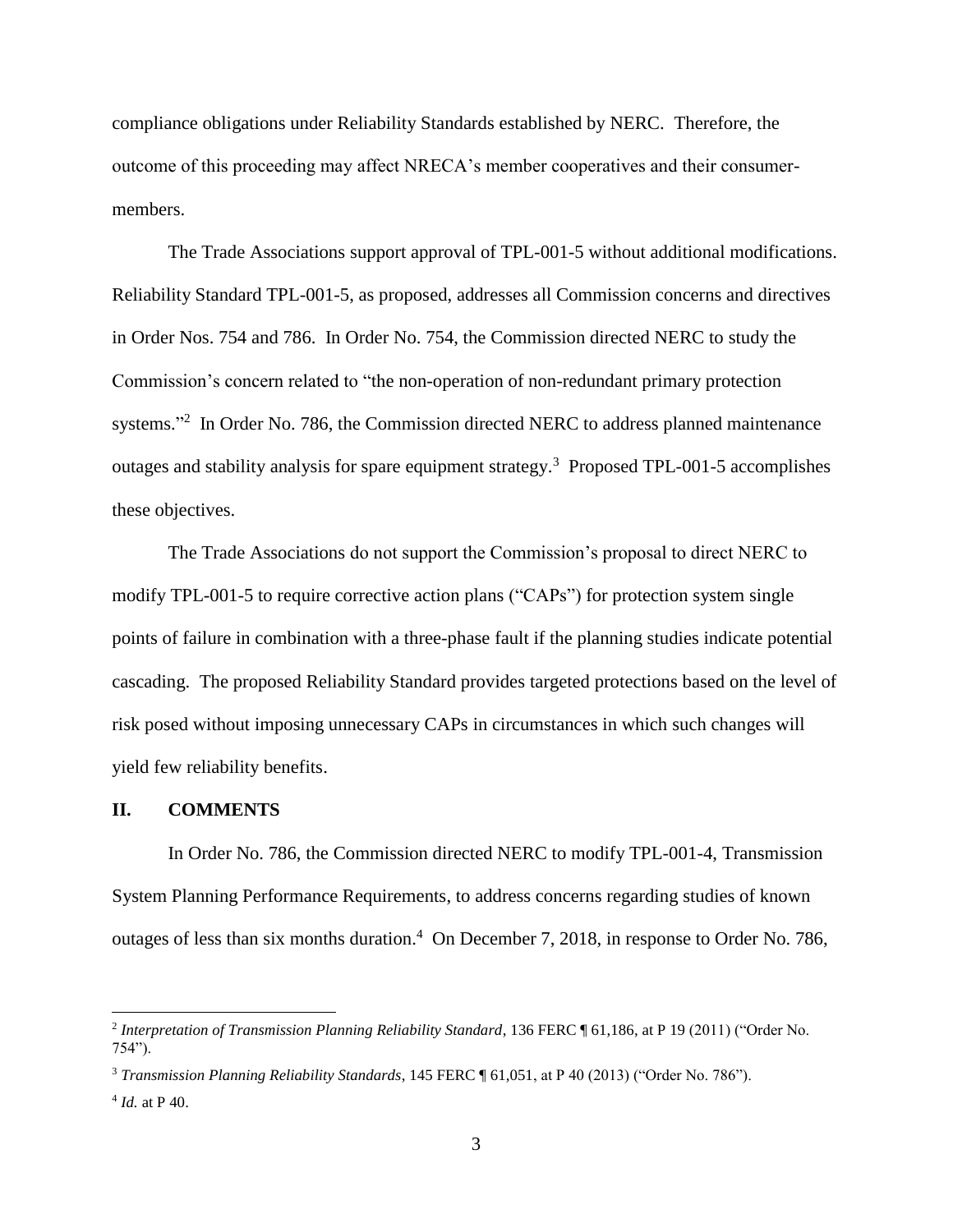NERC submitted proposed Reliability Standard TPL-001-5 for approval. The modified standard addressed the Commission's directive and included additional modifications that "improves upon currently effective Reliability Standard TPL-001-4 by providing for more comprehensive and robust planning studies, thereby improving reliability."<sup>5</sup>

On June 20, 2019, the Commission proposed to approve Reliability Standard TPL-001- 5.6 However, the Commission also proposed to direct NERC to modify the standard to require CAPs for Protection Systems where non-redundant elements fail in combination with a threephase fault if planning studies indicate potential cascading.<sup>7</sup> The NOPR states that the Commission's concerns with the proposed Reliability Standard are related to the potential for a "reliability gap" because the standard, as proposed, would not require entities to develop CAPs for the revised Table 1, Stability 2.e-h (three-phase fault) extreme event scenario if their studies indicate potential cascading.<sup>8</sup>

# **A. Three-phase Faults are Rare Extreme Events That Should be Addressed on a Case-by-Case Basis.**

The Trade Associations do not support the Commission's proposal to require CAPs for protection system single points of failure in combination with a three-phase fault if the planning studies indicate potential cascading. Single points of failure in combination with three-phase faults are rare and appropriately classified as Extreme Events and the uniform application of CAPs may not be the most efficient method to mitigate those issues. Allowing registered entities the discretion to manage this issue through targeted mitigation and system improvements based

<sup>5</sup> North American Elec. Reliability Corp., Petition for Approval of Proposed Reliability Standard TPL-001-05, p. 1, Docket No. RM19-10-000 (filed Dec. 7, 2018) ("NERC Petition").

<sup>&</sup>lt;sup>6</sup> NOPR.

<sup>7</sup> *Id.* at P 27.

<sup>8</sup> *Id.* at P 26.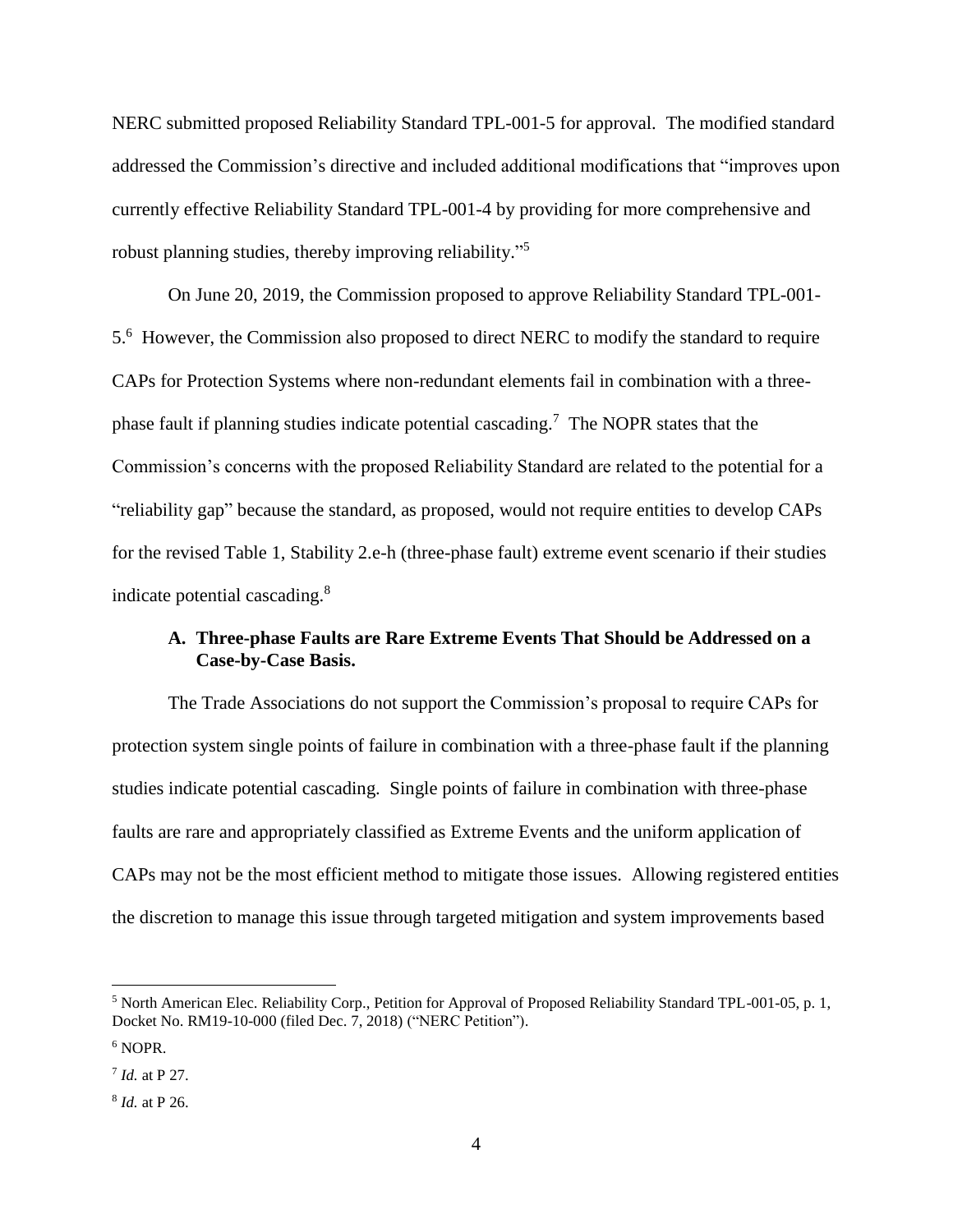on assessed risk, as provided in the proposed TPL-001-5 Reliability Standard, is the appropriate approach to addressing this concern.

 NERC stated that it reviewed over 12,000 protection system misoperations since 2011, finding that only 28 of those misoperations involved three-phase faults.<sup>9</sup> This represents a mere 0.23 percent of all misoperations over a seven-year period.<sup>10</sup> Moreover, of that number, only 10 misoperations involved breakers that failed to operate, which represents only 0.08 percent of all misoperations over that period, including all misoperations across the entire ERO footprint. Additionally, of that 0.08 percent of misoperations that involved breakers that failed to operate, not a single misoperation rose to the level of a reportable event under NERC Reliability Standard EOP-004.<sup>11</sup> Although this analysis acknowledges the possibility that such events can occur, it does indicate that such events are rare and, therefore, appropriately classified as Extreme Events.

The burdens that the proposed CAP requirement would impose are greater than the expected benefits and known risks. The Commission's proposed directive will obligate registered entities to apply CAPs without balancing the limited reliability risks to the Bulk Electric System ("BES"), when less costly mitigation may be available.

It is also important to recognize that "cascading can occur on a system, which may or may not be widespread."<sup>12</sup> This, coupled with regional differences that often impact how transmission planners characterize cascading events, would result in the identification of a greater number of overall issues for which CAPs would be required. Many of these identified

<sup>&</sup>lt;sup>9</sup> NERC Petition, p. 26.

<sup>10</sup> *Id.*, p. 27.

 $11$  *Id.* 

<sup>12</sup> NERC, *Methods for Establishing IROLs*, p. 74, [https://www.nerc.com/comm/PC\\_Reliability\\_Guidelines\\_DL/Reliability\\_Guideline\\_Methods\\_for\\_Establishing\\_IR](https://www.nerc.com/comm/PC_Reliability_Guidelines_DL/Reliability_Guideline_Methods_for_Establishing_IROLs.pdf) [OLs.pdf](https://www.nerc.com/comm/PC_Reliability_Guidelines_DL/Reliability_Guideline_Methods_for_Establishing_IROLs.pdf) (Sept. 2018) ("NERC Report").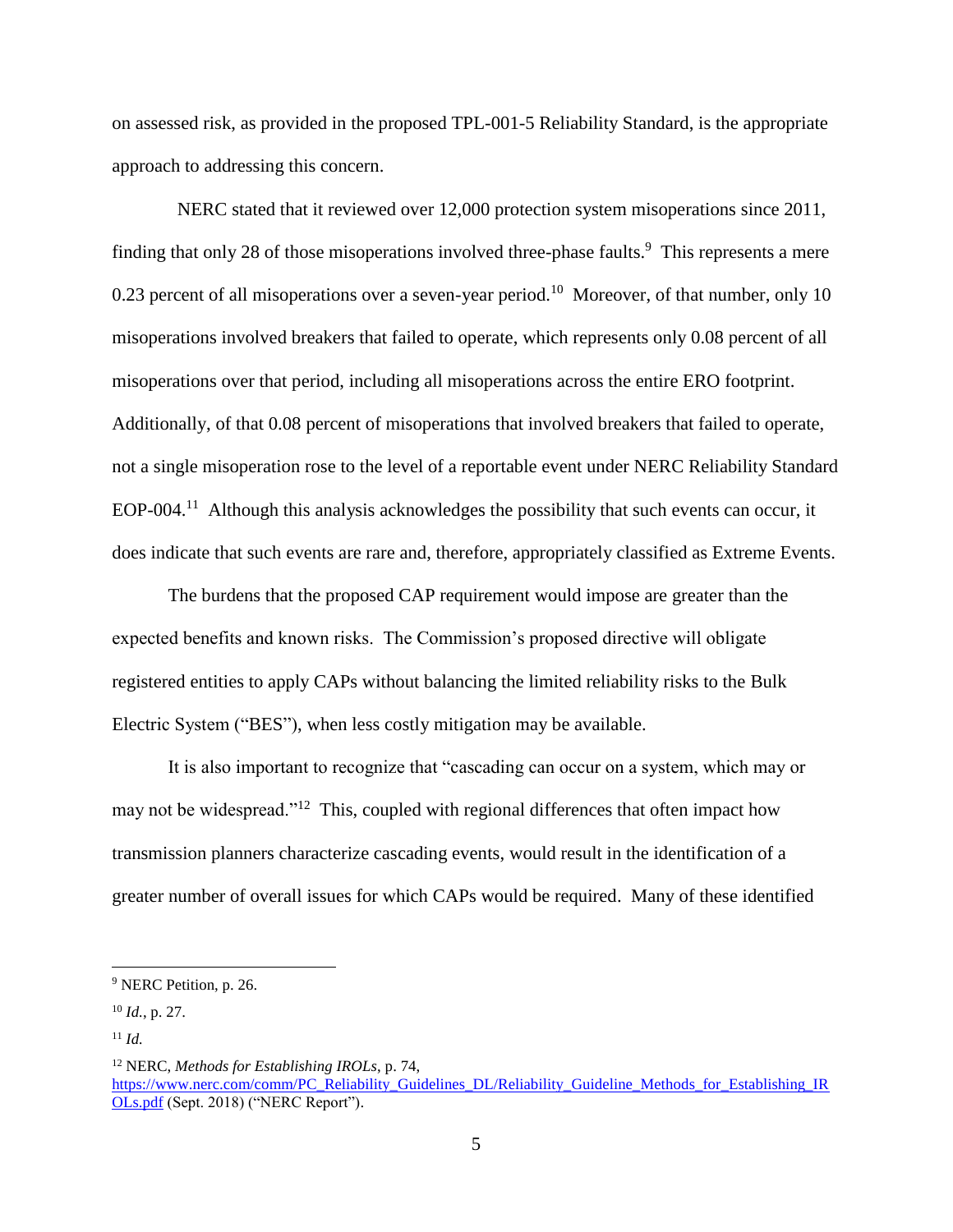issues may not represent a level of BES risk that warrants a CAP. From the NERC Report, if there is a "loss of one transmission circuit that causes an overload and successive tripping of another transmission circuit, that is generally characterized as cascading."<sup>13</sup> However, the impact on the BES in such circumstances is limited because these events are considered bounded.<sup>14</sup> In such instances, a CAP would not be warranted or necessary to preserve and protect reliability. Yet the proposed directive would afford no latitude to registered entities for these events, even where little reliability benefit would be achieved.

Retrofitting redundancy to address single points of failure to existing facilities is complex and likely to be very costly. The expectation is that a large outlay of resources should result in a commensurate improvement in reliability. This issue is further complicated if such resource expenditures require coordination with neighboring entities (*i.e.*, tie-lines). The empirical evidence, which shows 10 misoperations over seven years involving breakers that failed to operate but did not rise to the level of an EOP-004 reportable event, does not seem to support a meaningful improvement in reliability when considered against the anticipated costs that may be required under the proposed revisions.

In addition, the full scope of changes that may be required as a result of the proposed directive is not fully known at this time, and will not be until TPL 001-5 is implemented and additional studies completed. Accordingly, the record does not now support the proposed directive. There may be risks and unintended complications associated with the proposed directive, including difficulty in obtaining and coordinating necessary outages of BES Elements for modifications and the changeover to new protection systems. Taking equipment out of

<sup>13</sup> *Id.*, p. 74.

 $^{14}$  *Id*.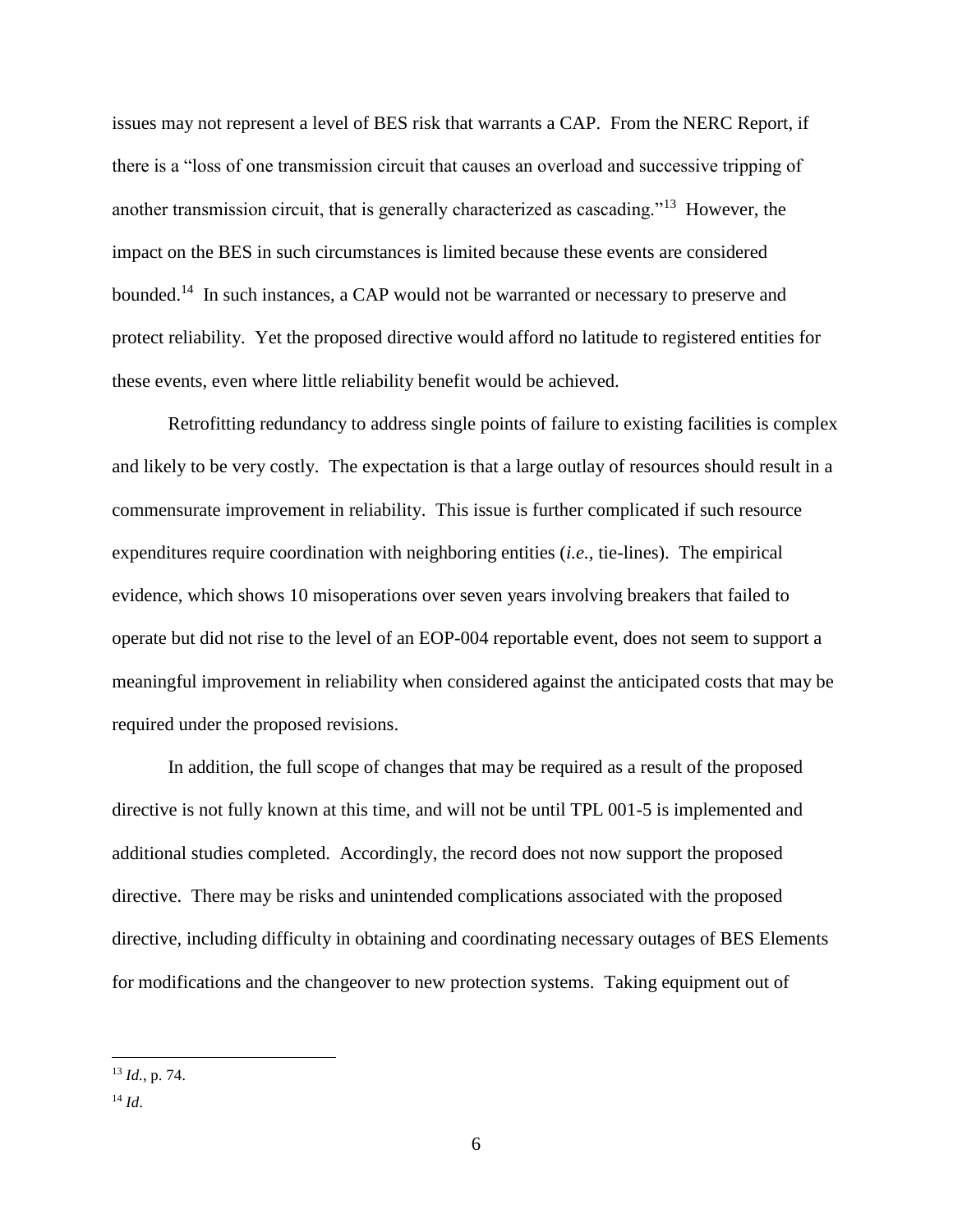service for this work, as well as the work required to facilitate these system modifications, can increase the risk of customer outages.

When imposing redundancy requirements, the Commission should consider that substation control houses are often built to accommodate existing needs and possible future expansion. If, at the time the station was built, it was not envisioned that redundant protective relays would be needed, there may be inadequate space to accommodate necessary expansion without replacing the entire control house. This situation could be further complicated at substations where a single set of batteries are installed if it is deemed necessary to install a fully redundant DC system. In these situations, a new or expanded control house would be necessary to accommodate this change. Single points of failure can also impact telecommunication systems and trip coils in circuit breakers. Each provide unique complications that can have significant impacts to the overall cost of redundancy without commensurate benefits to reliability. These factors, taken separately or in total, could result in substantial costs without commensurate benefits if mandated by revised compliance standards.

#### **B. Proposed TPL-001-5 is an Appropriate Response to Identified Risks.**

As proposed, TPL-001-5 reflects the consensus view of the industry that single line to ground ("SLG") faults are the most common types of faults affecting the BES. The proposed revisions to the planning standard effectively improve the requirements for the study of protection system single points of failure. Proposed Reliability Standard TPL-001-5 contains revisions to both the planning event (Category P5) and extreme events (Stability 2.a-h) identified in Table 1 (Steady State and Stability Performance Planning Events and Steady State

7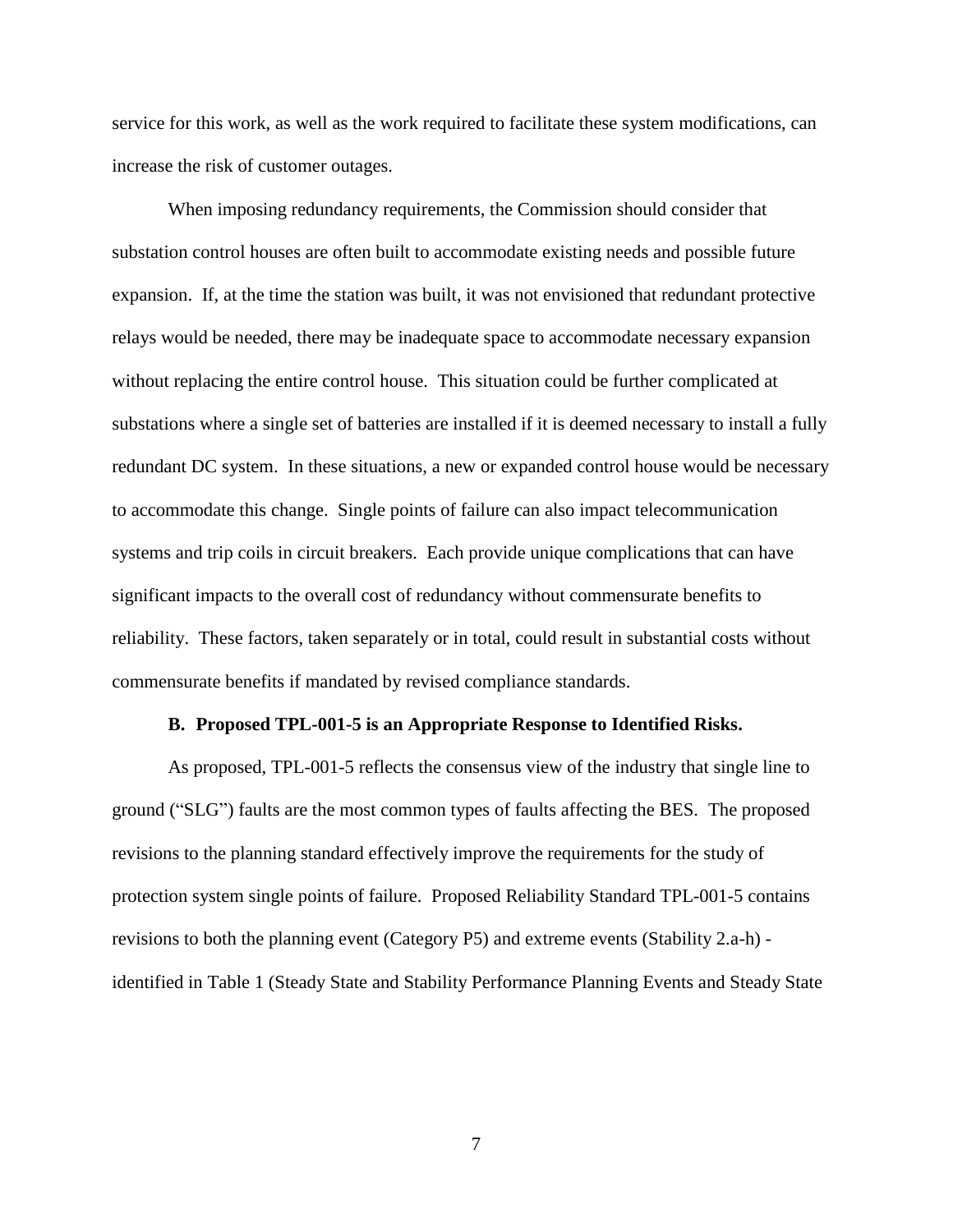and Stability Performance Extreme Events) and the associated footnote 13 - to provide for more comprehensive study of the potential impacts of protection system single points of failure.<sup>15</sup>

Under the standard as proposed, if it is determined through the development of an entity's annual Planning Assessment that the system is unable to meet the performance requirements identified in Category P5, including the ability to remain stable, then a CAP must be developed.<sup>16</sup> These Planning Assessments, which are conducted pursuant to Requirement R2, go beyond cascading alone. With the proposed changes made to Category P5, the primary risks to the BES associated with single points of failure (*i.e.*, single line to ground faults) have been fully addressed. In contrast, atypical three-phase faults are appropriately classified as Extreme Events, allowing entities to mitigate these issues based on their impact to the BES. Not all instances of cascading have the same impact on the BES. Accordingly, the Commission's concerns stated in the NOPR have been addressed in the standard in a manner that permits registered entities to tailor their responses to the particular facts, risks and circumstances of these events, without imposing a burdensome CAP requirement that may not provide commensurate reliability benefits.

#### **C. Single Point of Failure Protection Systems Present Risks That Are Addressed in Proposed Reliability Standard TPL-001-5.**

There are risks associated with transmission systems that have embedded single points of failure within Protection Systems and those risks can be exacerbated when three-phase faults occur. Nevertheless, as discussed above, it is well understood that three-phase faults are rare events on transmission systems. NERC studied this issue, and its analysis presented in the Petition to approve the TPL-001-5 Reliability Standard effectively addresses the Commission's

<sup>&</sup>lt;sup>15</sup> Proposed Reliability Standard TPL-001-5, Requirement 2, Subpart 2.7

<sup>16</sup> NOPR at P 12.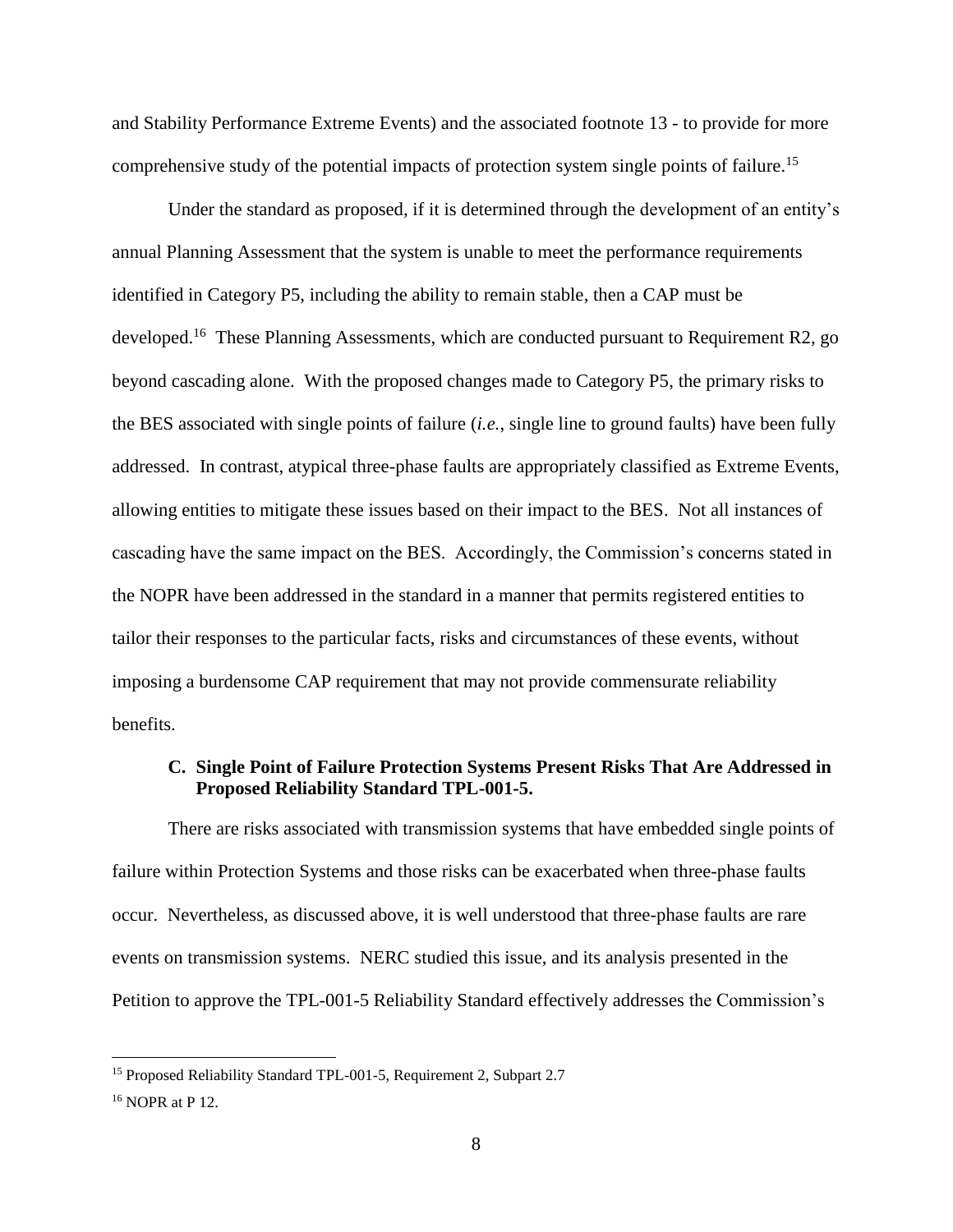concerns, which have been carefully considered throughout the development of the standard as described below.

On October 24 – 25, 2011, FERC held a technical discussion regarding concerns related to single points of failure and their potential risk to the reliability of the BES.<sup>17</sup> At that conference, the discussion recognized that more data was needed to assess the risks associated with single points of failure with Protection Systems. As a result, NERC Staff worked with the System Protection and Control Subcommittee ("SPCS") and System Analysis and Modeling Subcommittee ("SAMS") to develop a Section 1600 Data Request<sup>18</sup> to gather needed data. SPCS and SAMS used the data collected from the Section 1600 Data Request to assess all inherent risks and submit recommendations for addressing those risks. The SPC/SAMS Report<sup>19</sup> and its recommendations, along with the Order No. 786 directives, became the guidance for work conducted by the Standards Drafting Team ("SDT") for Project 2015 (Single Points of Failure TPL-001).

The SDT initially interpreted the statement in the SPC/SAMS Report Conclusions, which stated "[a]nalysis of the data demonstrates the existence of a reliability risk associated with single points of failure in protection systems that warrants further action," $^{20}$  to mean a CAP was necessary. However, the SPC/SAMS Report's conclusions indicates that the "analysis shows that the risk from single point of failure is not an endemic problem."<sup>21</sup> The SPC/SAMS Report

<sup>&</sup>lt;sup>17</sup> Mandatory Reliability Standards for the Bulk-Power System, Notice of Staff Meeting, Docket No. RM10-6-000 (Oct. 7, 2011).

<sup>18</sup> NERC, Order 754, https://www.nerc.com/pa/Stand/Pages/order\_754.aspx.

<sup>19</sup> NERC, *Order No. 754 Assessment of Protection System Single Points of Failure Based on the Section 1600 Data Request Report*, [https://www.nerc.com/comm/PC/System%20Protection%20and%20Control%20Subcommittee%20SPCS%2020/FE](https://www.nerc.com/comm/PC/System%20Protection%20and%20Control%20Subcommittee%20SPCS%2020/FERC%20Order%20754%20Final%20Report%20-%20SPCS-SAMS.pdf) [RC%20Order%20754%20Final%20Report%20-%20SPCS-SAMS.pdf](https://www.nerc.com/comm/PC/System%20Protection%20and%20Control%20Subcommittee%20SPCS%2020/FERC%20Order%20754%20Final%20Report%20-%20SPCS-SAMS.pdf) (Sept. 2015) ("SPC/SAMS Report").

<sup>&</sup>lt;sup>13</sup> *Id.*, Conclusions, page 11.

 $^{21}$  *Id.*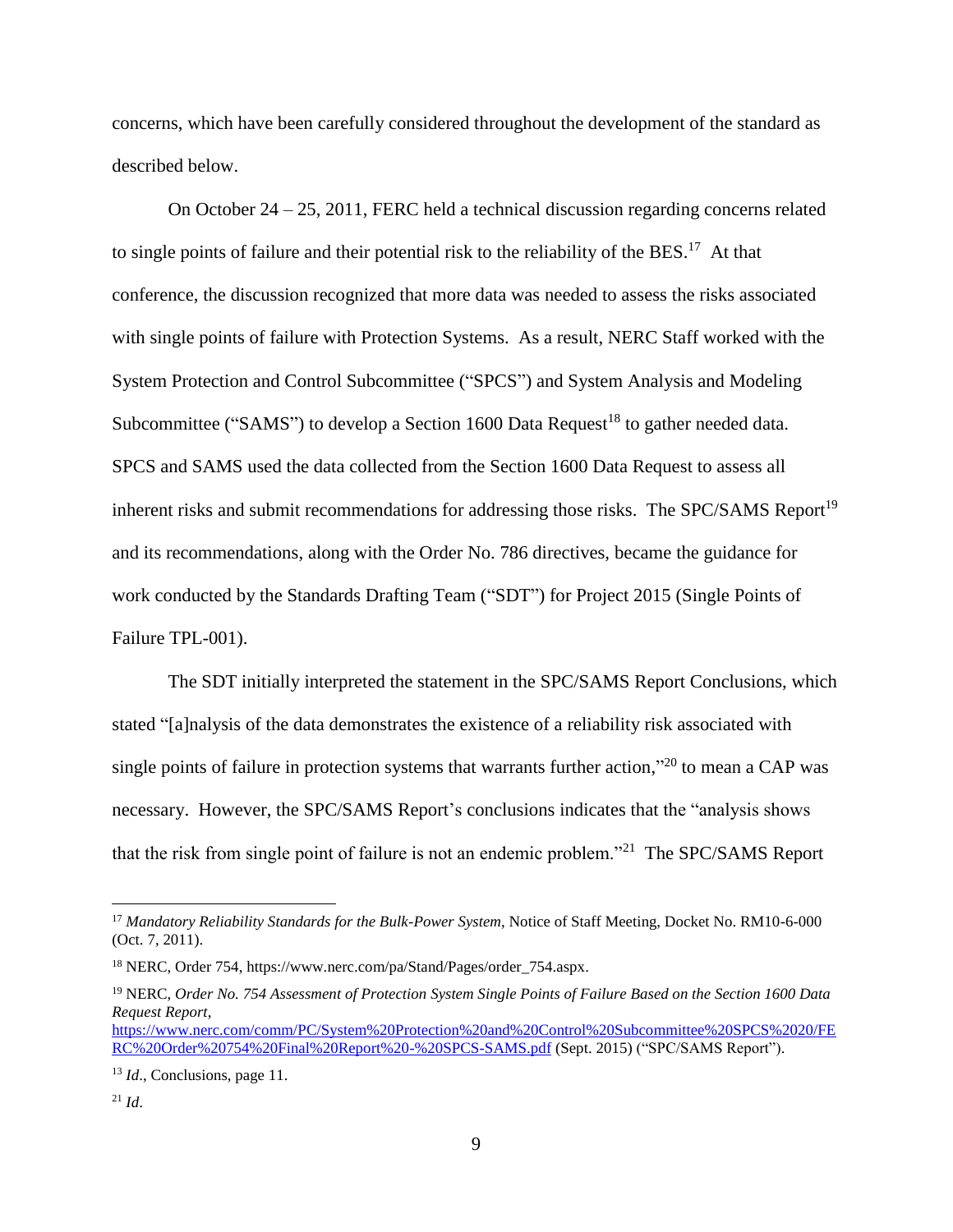also states that "[n]ot all failures adversely affect reliable operation of the bulk power system" and, most importantly and appropriately, concludes that three-phase faults of non-redundant parts of a protection system should be classified as Extreme Events, which do not require CAPs.<sup>22</sup> For this reason, CAPs were removed from the earlier version of TPL-001-5, allowing entities to address all other Extreme Events without imposition of a CAP. However, TPL-001-5 does provide adequate protections through Requirement R4, subpart 4.2 that obligates entities to evaluate "possible actions designed to reduce the likelihood or mitigate the consequences and adverse impacts" of Extreme Events where the "analysis concludes there is cascading caused by the occurrence of extreme events."<sup>23</sup>

In making this change, the SDT recognized that a regulatory directive for CAPs for an Extreme Event was unnecessary and disproportionately costly, yielding few reliability benefits. Similarly, the Commission also should consider the financial burden that would result from requiring CAPs for all protection system single points of failure if planning studies indicate potential cascading. Given the rarity of these types of events and the efforts companies undertake to mitigate the impact of these misoperations discussed above, resources spent to address this concern may be better allocated to other improvements that might provide substantially greater benefits to reliability.

#### **D. Cost Estimates for Corrective Action Plans Associated with Single Points of Failure in Combination with a Three-Phase Fault are not Readily Available.**

The NOPR seeks comments on how many CAPs might be required to address the reliability concerns associated with mitigating protection system single points of failure in

 $\overline{a}$ <sup>22</sup> *Id*.

<sup>23</sup> *Id.*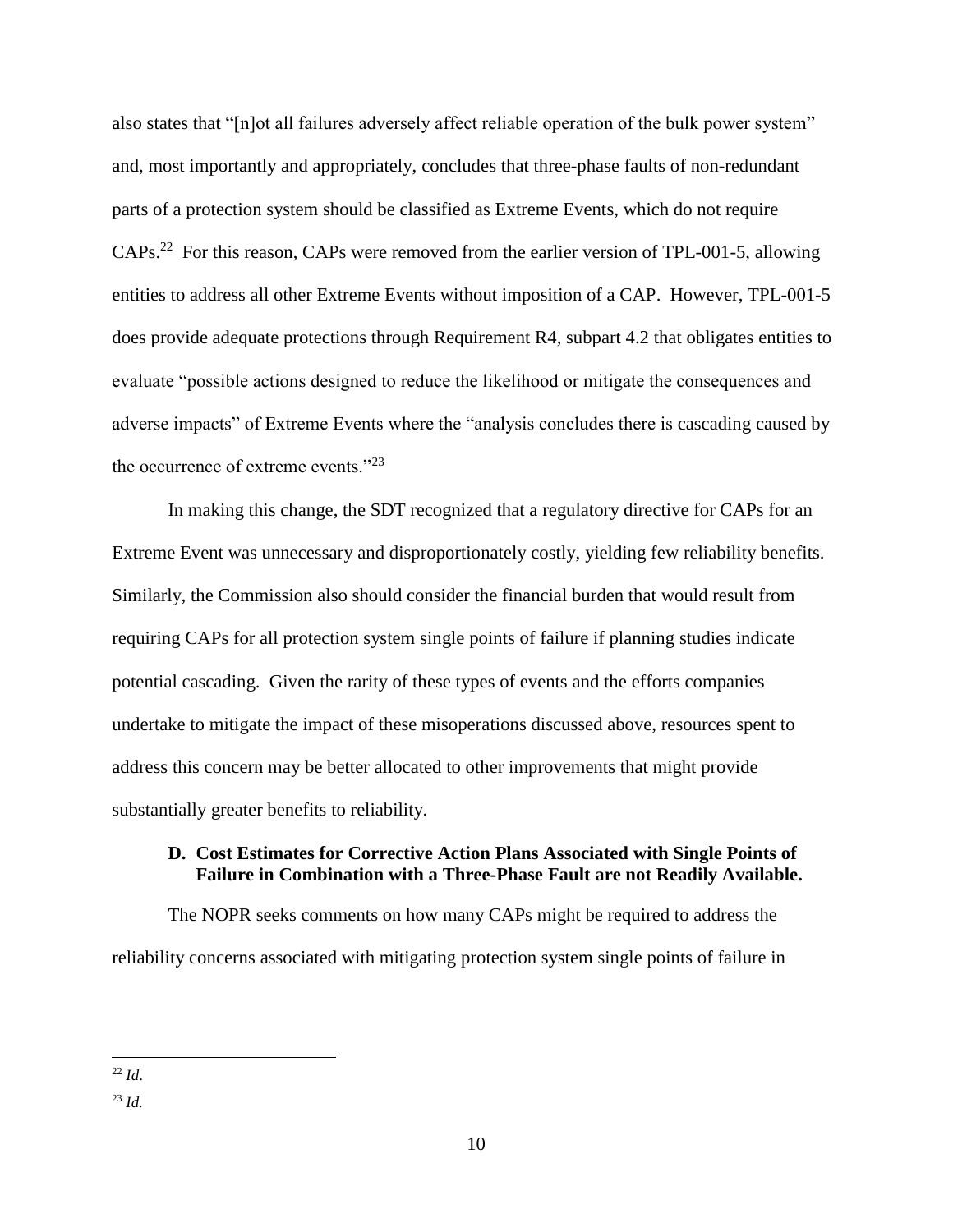combination with a three-phase fault if planning study results indicate cascading.<sup>24</sup> Unfortunately, such data is not currently available and cannot readily be estimated at this time. Additionally, the planning studies required in the TPL-001-5 Reliability Standard represent substantial work for the industry well beyond anything currently required in the existing TPL-001-4 Reliability Standard. For this reason, the Trade Associations are not aware of any data that could be provided that would be responsive to the Commission's request.

# **III. CONCLUSION**

The Trade Associations appreciates the opportunity to submit comments. For the foregoing reasons, the Trade Associations urge the Commission to approve the proposed TPL-001-5 Reliability Standard without further modifications.

Respectfully submitted,

# EDISON ELECTRIC INSTITUTE

*/s/ Megan E. Vetula*  Megan E. Vetula Associate General Counsel, Reliability and Security mvetula@eei.org

Mark Gray Senior Manager, Transmissions Operations mgray@eei.org

Edison Electric Institute Washington, D.C. 20004 (202) 508-5000

<sup>24</sup> NOPR at P 29.